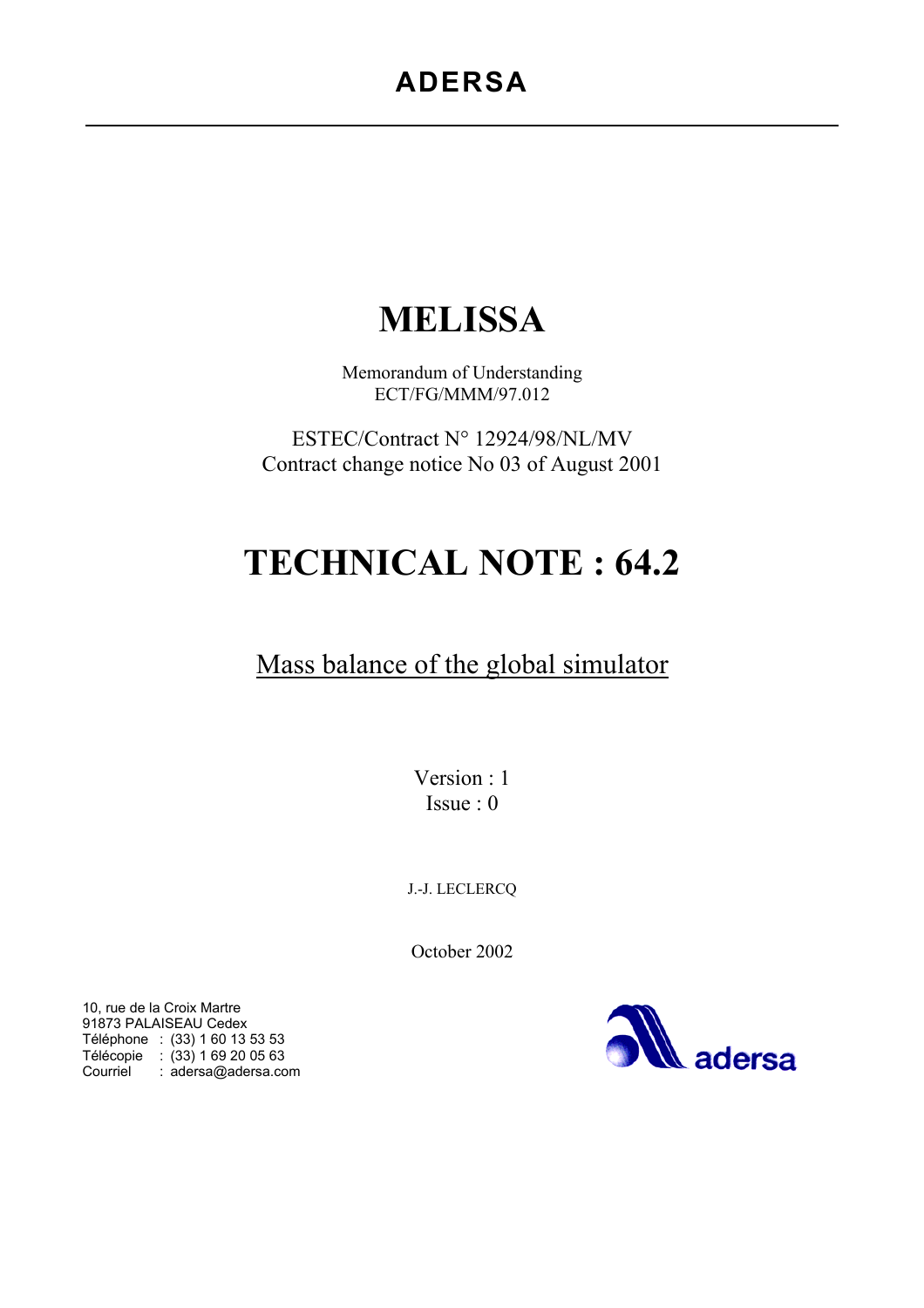# **Document Change Log**

| <b>Version</b> | <b>Issue</b> | Date           | <b>Observation</b> |
|----------------|--------------|----------------|--------------------|
|                |              | September 2002 | Draft              |
|                |              | October 2002   | Original version   |

| <b>ESA-ESTEC</b> |                            | <b>MELISSA - Technical Note 64.2</b><br>"Mass balance of the global simulator" |                           | October 2002 |
|------------------|----------------------------|--------------------------------------------------------------------------------|---------------------------|--------------|
| <b>ADERSA</b>    | 10, rue de la Croix Martre | Tel: $(33) 1 60 13 53 53$                                                      | Fax: $(33) 1 69 20 05 63$ |              |
|                  | 91873 PALAISEAU Cedex      | E-Mail: $adersa@adersa.com$                                                    |                           | Page 2       |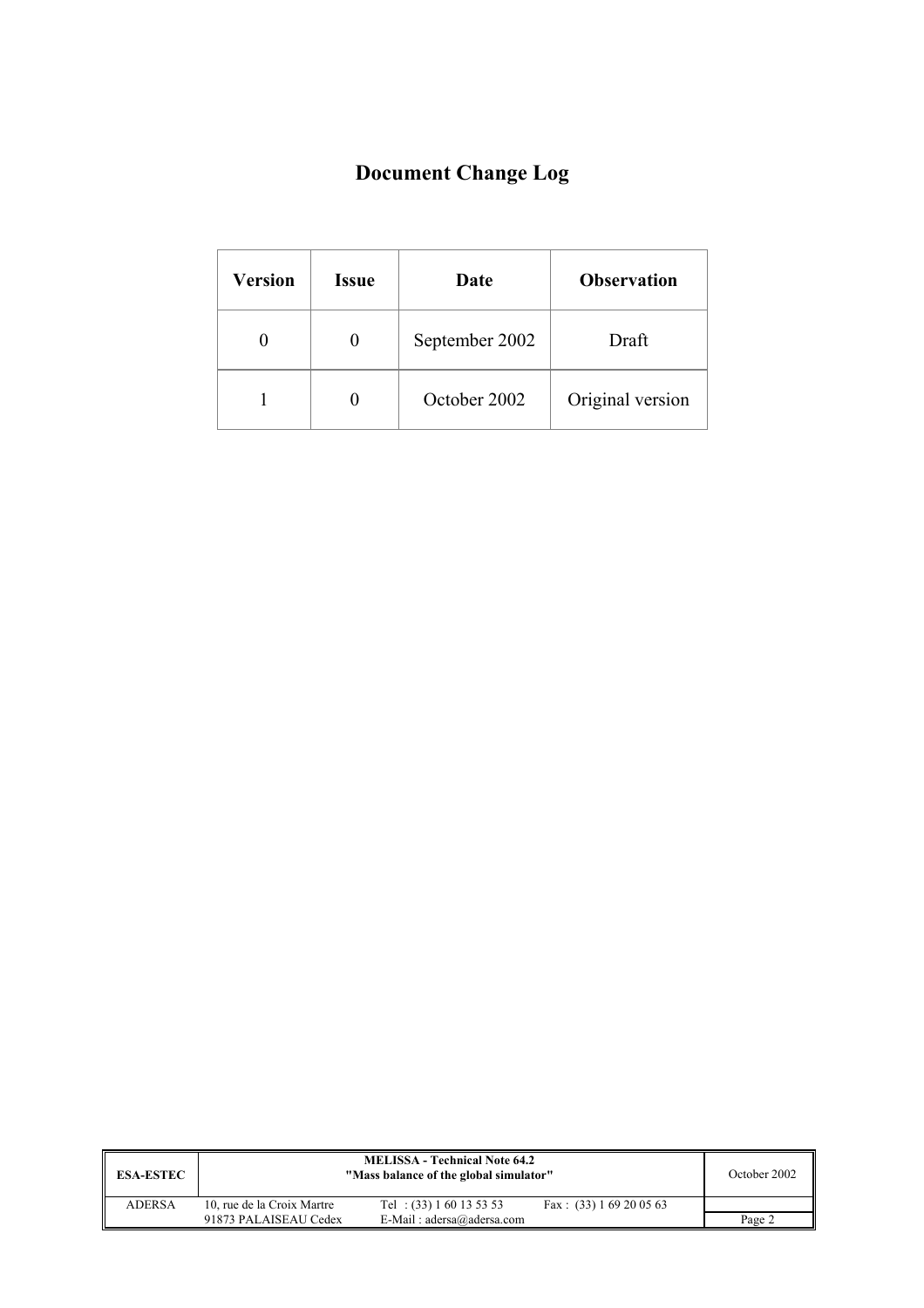## **TABLE OF CONTENTS**

| <b>ESA-ESTEC</b> |                            | <b>MELISSA - Technical Note 64.2</b><br>"Mass balance of the global simulator" |                           | October 2002 |
|------------------|----------------------------|--------------------------------------------------------------------------------|---------------------------|--------------|
| <b>ADERSA</b>    | 10, rue de la Croix Martre | Tel: $(33) 1 60 13 53 53$                                                      | Fax: $(33) 1 69 20 05 63$ |              |
|                  | 91873 PALAISEAU Cedex      | E-Mail: $adersa@adersa.com$                                                    |                           | Page 3       |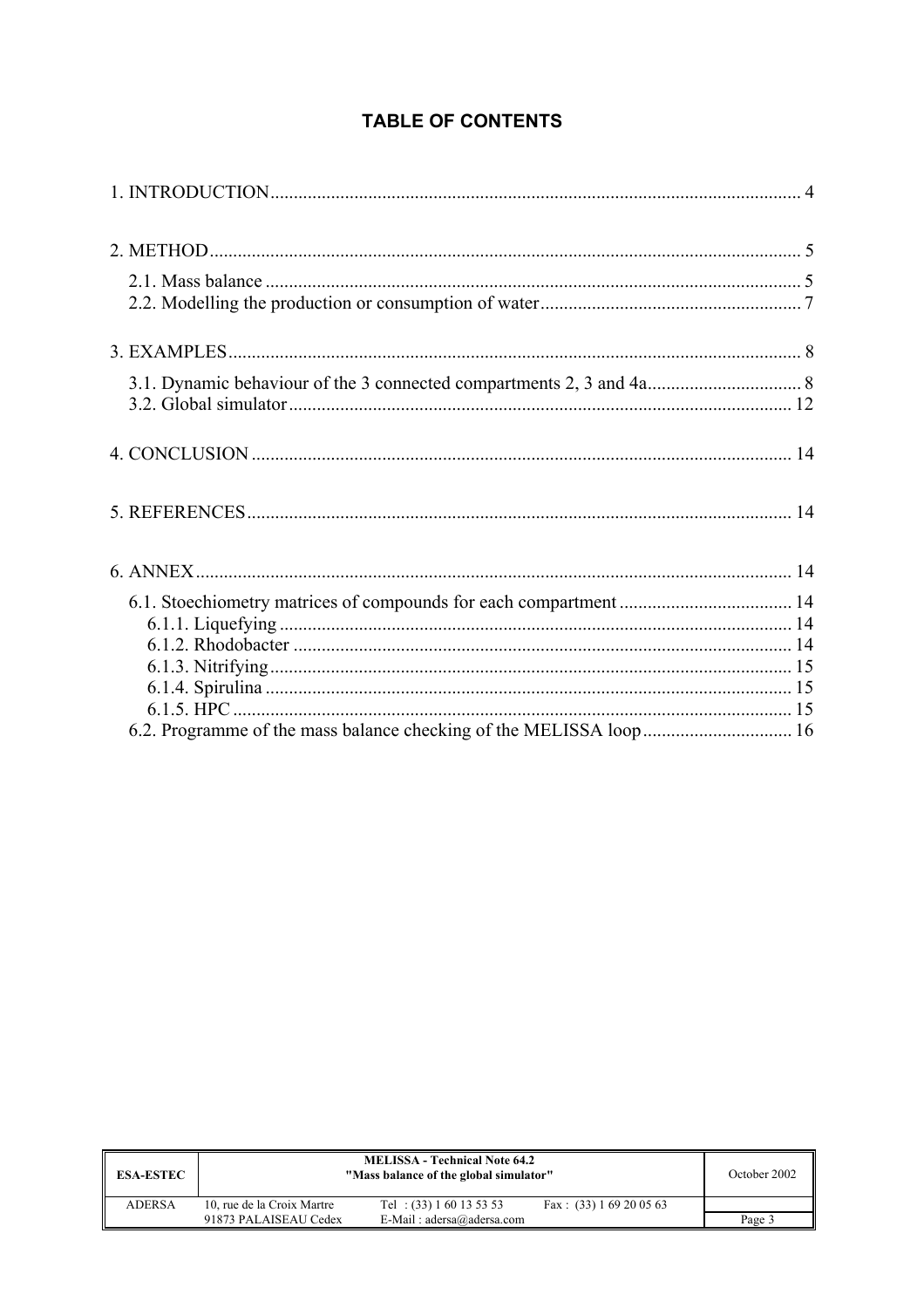# **1. INTRODUCTION**

The matter conservation principle is used to establish the model of any matter transformation process. As this rule is included in the simulation programme, the results are bound by it and it should be checked within the tolerance error due to modelling approximations and, in a lesser degree, numerical computations. So checking that the results are actually bound by this rule is a way of checking the simulation programme itself. The condition is not sufficient to establish the reliability of the software but it is necessary.

So far, any simulation software of a MELISSA compartment has passed the test for each of the atoms C, N, S and P implied in the chemical reactions. The atoms H and O have not been taken into consideration because the transformation of  $H_2O$  has not been modelled as the variations of this compound is low (about  $10^{-3}$  in relative proportion) compared to the flow rate of the reactional medium.

In this study, the variations of  $H<sub>2</sub>O$  are included in the modelling and the checking of the matter conservation principle is extended to the atoms H and O in the following programmes :

- global simulator;
- dynamical behaviour of the 3 connected compartments 2,3 and 4a (Rhodobacter, Nitrifying and Spirulina).

Status of the models :

The status of achievement of the simulated compartments is unchanged compared to TN 54.4 and is recalled hereafter:

1\_ The Consumer compartment, which is considered from the gaseous aspect only, is simply represented by a consumption rate of  $O_2$  and a production rate of  $CO_2$ . In the examples given hereafter, these data are (according to TN 47.3 by UAB):

- O<sub>2</sub> consumption =  $4.45 \times 10^{-2}$  mol/h/rat;
- CO<sub>2</sub> production =  $4 \frac{10^{-2} \text{ mol/h/rat.}}{}$

So the consumer compartment is a source of carbon and a sink of oxygen.

2\_ The degradation of faeces and urea that occurs in the Liquefying compartment is total and represented by the following reactions from TN 17.1 by LGCB :

$$
1 \text{ [faces]} + 0.975 \text{ H}_2\text{O} \rightarrow \text{(R1)}
$$
  
CO. + 0.80125 H. + 0.25 C.H.O. + 0.0625 C.H.O. + 0.1055 NH.

$$
0.25 \text{ CO}_2 + 0.89125 \text{ H}_2 + 0.25 \text{ C}_2 \text{H}_4 \text{O}_2 + 0.0625 \text{ C}_4 \text{H}_8 \text{O}_2 + 0.1055 \text{ NH}_3
$$

$$
CH4ON2 + H2O \rightarrow CO2 + 2 NH3
$$
 (R2)

As the wastes do not contain sulphate nor phosphate, these substrates are added at the input of the Liquefying compartment.

3\_ The Rhodobacter compartment is simulated according to the latest version of the first principles model of TN 45.1 by LGCB : the only source of carbon is the acetic acid. In order to fit this constraint, all the butyric acid produced by the present Liquefying is transformed into acetic acid according to the following global balanced chemical equation :

$$
C_3H_7COOH + O_2 \rightarrow 2 CH_3COOH
$$
 (R3)

| <b>ESA-ESTEC</b> |                            | <b>MELISSA - Technical Note 64.2</b><br>"Mass balance of the global simulator" |                           | October 2002 |
|------------------|----------------------------|--------------------------------------------------------------------------------|---------------------------|--------------|
| <b>ADERSA</b>    | 10, rue de la Croix Martre | Tel: $(33) 1 60 13 53 53$                                                      | Fax: $(33) 1 69 20 05 63$ |              |
|                  | 91873 PALAISEAU Cedex      | E-Mail: $adersa@adersa.com$                                                    |                           | Page 4       |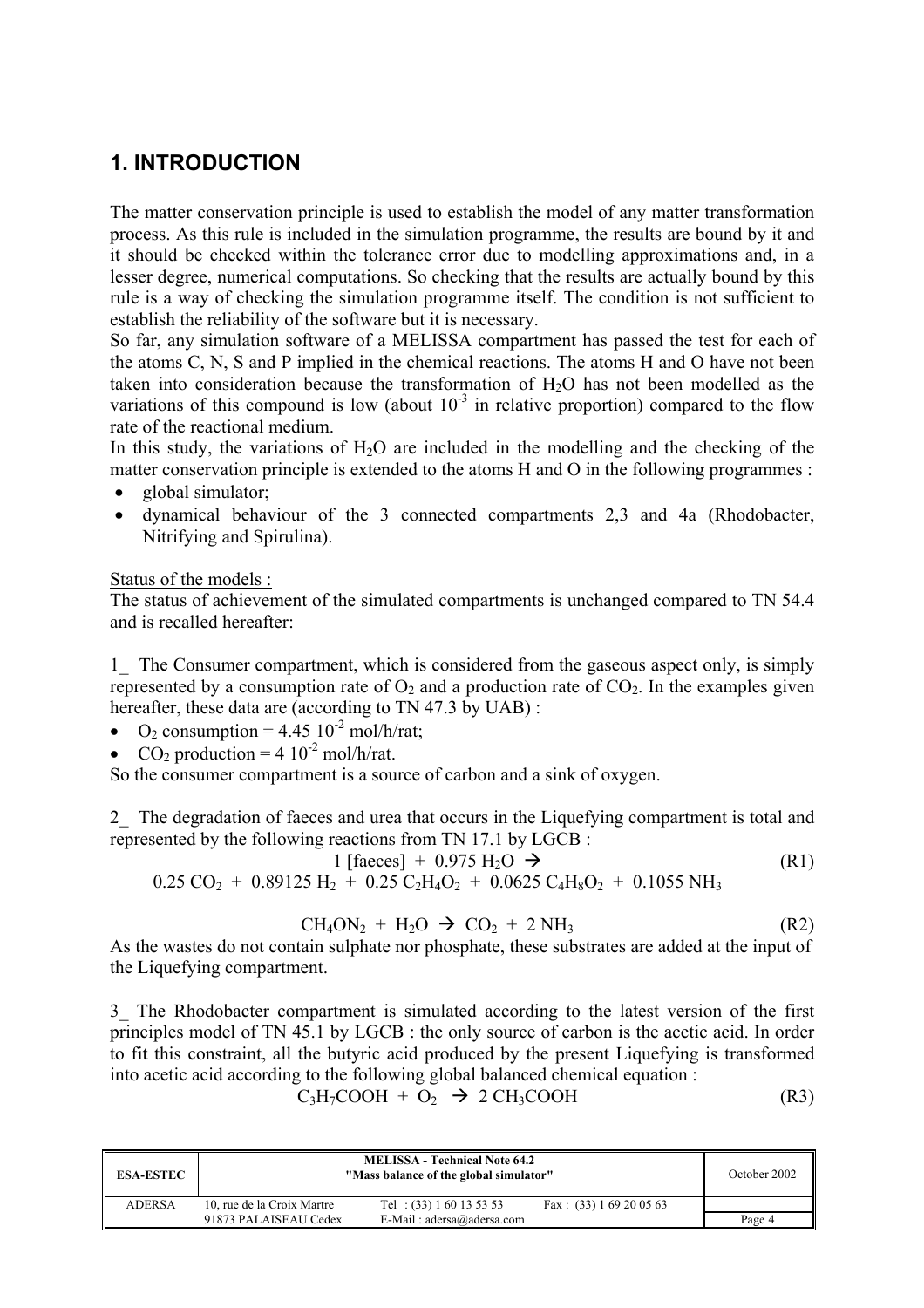The oxygen requested by this equation is produced by Spirulina and HPC.

4 The model of the nitrifying column is limited to TN 27.1 and TN 27.2 by LGCB and does not take into account :

- the inhibitory effect of  $NO<sub>2</sub><sup>-</sup>$  and  $NO<sub>3</sub><sup>-</sup>$  on the Nitrobacter growth (introduced in TN  $27.3$ :
- the biofilm diffusion model (introduced in TN 27.3);
- the metabolism and growth of Nitrosomonas and Nitrobacter in presence of organic matter (introduced in TN 32.1). The heterotrophic model is not necessary as the Rhodobacter is supposed to transform 99.5 % of the acetate (at least in the present simulation).

5 The Spirulina compartment is simulated according to the first principles model of TN 19.1 and 19.2 (Version 1, issues 0 and 1, January 1997) by LGCB. A Monod term for the phosphate P  $K_{\rm p}$  + C C + has been added in the production rates of the active biomass (XA), of the

 $_{P}$   $\sim$   $_{P}$ phycocyanin (PC) and of the vegetative biomass (XV) in order to limit the kinetics when the phosphate concentration is going to zero (detail in TN 54.2 annex A3.1.2.).

As an additional information to the TN 19.1 and 19.2, it is mentioned that the synthesis of glycogen is represented by the following global chemical reaction :

$$
CO2 + 0.827 H2O + 0.008 H2SO4 \to C H1.67 O0.71 S0.008 + 1.0745 O2
$$
 (R4)

6\_ The Higher Plants Chamber (figure 1) is simulated according to the global, complete chemical equations of a plant growth described in TN 32.3 by LGCB :

$$
CO2 + NH3 + HNO3 + H2SO4 + H2O \rightarrow (R5)
$$
  
\n
$$
O2 + [CHONS]digestible + [CHONS]fiber
$$

and

$$
CO2 + NH3 + HNO3 + H2SO4 + H2O \rightarrow
$$
 (R6)  
O<sub>2</sub> + [CHONS]<sub>waste</sub>

whose stoechiometric coefficients are given in TN 32.3 table 15.

### **2. METHOD**

#### *2.1. Mass balance*

Given a reactor with a constant volume V. Given q the volumetric flow rate passing through the reactor. Given x and y the concentrations of an atom j in the input flow and in the reactor, respectively.



| <b>ESA-ESTEC</b> |                            | <b>MELISSA - Technical Note 64.2</b><br>"Mass balance of the global simulator" |                           | October 2002 |
|------------------|----------------------------|--------------------------------------------------------------------------------|---------------------------|--------------|
| <b>ADERSA</b>    | 10, rue de la Croix Martre | Tel: $(33) 1 60 13 53 53$                                                      | Fax: $(33) 1 69 20 05 63$ |              |
|                  | 91873 PALAISEAU Cedex      | E-Mail: $adersa@adersa.com$                                                    |                           | Page 5       |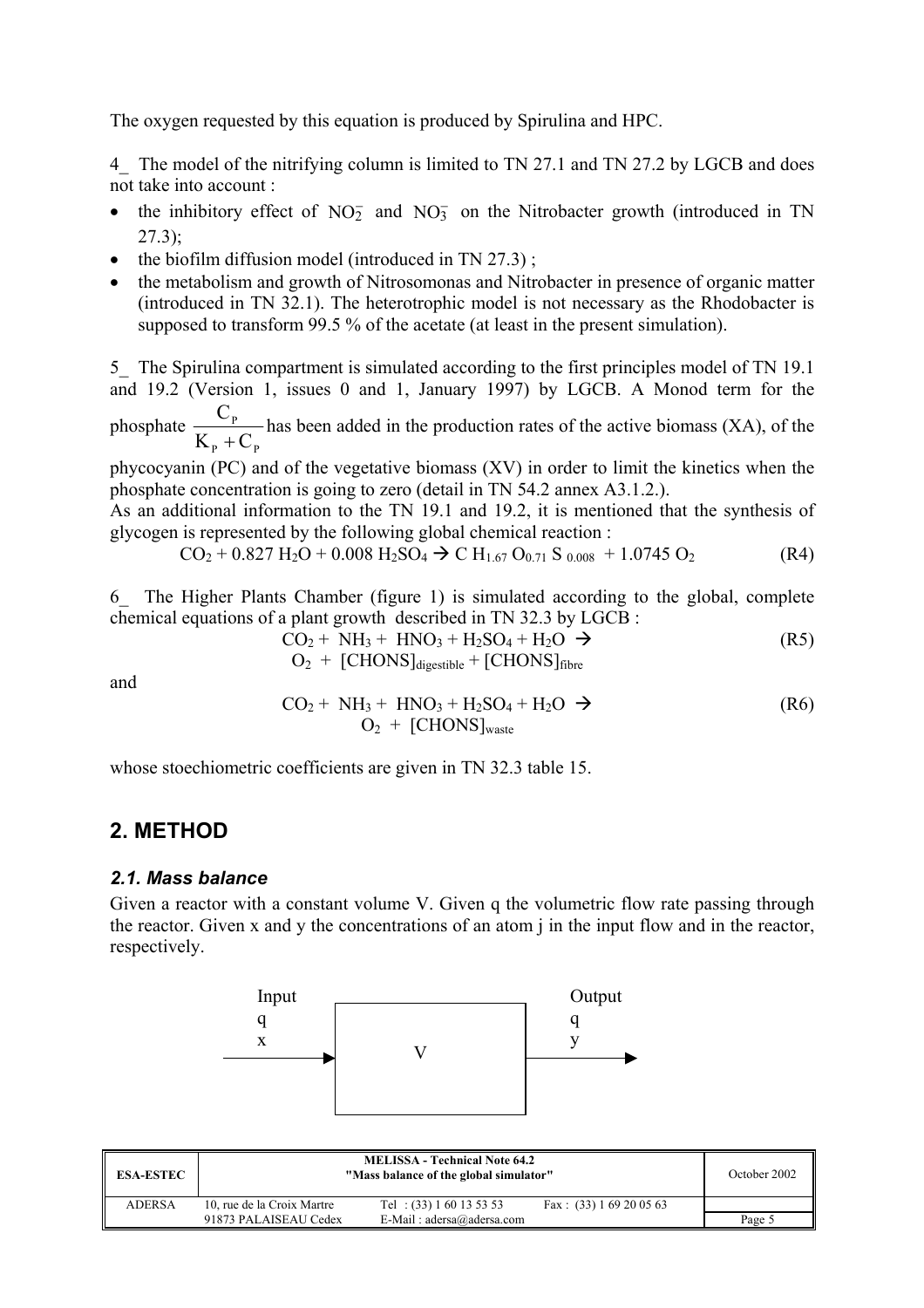#### **Figure 1 : General flow sheet of a reactor**

The matter conservation principle can be expressed as follows :

the input flow rate q ⋅ x is equal to the output flow rate q ⋅ y increased with the variation **a**  $\bf$ **dv** 

inside the reactor 
$$
V \cdot \frac{dy}{dt}
$$
.  
\n $q \cdot x = q \cdot y + V \cdot \frac{dy}{dt}$  (1)

Given for each atom C, H, O, N, S and P :

 $c_{\rm Gi}$ : molar concentration in the incoming gas phase

- $c_{Li}$ : molar concentration in the incoming liquid phase
- $c_G$ : molar concentration in the reactor or outgoing gas phase
- $c_L$ : molar concentration in the reactor or outgoing liquid phase
- $c<sub>S</sub>$ : molar concentration in the reactor or outgoing solid phase

The total input molar flow rate, i.e. the molar flow rate of an atom j before the transformation, is expressed by :

$$
\mathbf{r}_{\rm Ti} = \mathbf{q}_{\rm G} \cdot \mathbf{c}_{\rm Gi} + \mathbf{q}_{\rm L} \cdot \mathbf{c}_{\rm Li}
$$
 (2)

The variable  $r_{Ti}$  represents the left-hand side term of the expression (1). The right-hand side term of  $(1)$  is expressed by :

$$
\mathbf{r}_{\mathrm{T}} = \mathbf{V}_{\mathrm{G}} \cdot \frac{\mathrm{d}\mathbf{c}_{\mathrm{G}}}{\mathrm{d}t} + \mathbf{q}_{\mathrm{G}} \cdot \mathbf{c}_{\mathrm{G}} + \mathbf{V}_{\mathrm{L}} \cdot \frac{\mathrm{d}\mathbf{c}_{\mathrm{L}}}{\mathrm{d}t} + \mathbf{q}_{\mathrm{L}} \cdot \mathbf{c}_{\mathrm{L}} + \mathbf{V}_{\mathrm{L}} \cdot \frac{\mathrm{d}\mathbf{c}_{\mathrm{S}}}{\mathrm{d}t} + \mathbf{q}_{\mathrm{L}} \cdot \mathbf{c}_{\mathrm{S}} \tag{3}
$$

Given  $c_m$  the concentration in the liquid and solid phases of the reactor :

$$
c_m = c_L + c_S \tag{4}
$$

the relation (3) becomes :

$$
\mathbf{r}_{\mathrm{T}} = \mathbf{V}_{\mathrm{G}} \cdot \frac{\mathrm{d}\mathbf{c}_{\mathrm{G}}}{\mathrm{d}\mathbf{t}} + \mathbf{q}_{\mathrm{G}} \cdot \mathbf{c}_{\mathrm{G}} + \mathbf{V}_{\mathrm{L}} \cdot \frac{\mathrm{d}\mathbf{c}_{\mathrm{m}}}{\mathrm{d}\mathbf{t}} + \mathbf{q}_{\mathrm{L}} \cdot \mathbf{c}_{\mathrm{m}} \tag{5}
$$

Given the matrices  $M_{\text{G}i}$ ,  $M_{\text{L}i}$  and  $M_{\text{Si}}$  whose coefficients are the stoechiometric composition in atom j (C, H, O, N, S or P) of the Gas, Liquid and Solid phases (theses matrices are detailed for each compartment in annex).

The molar concentrations defined above are expressed by :

| <b>ESA-ESTEC</b> |                            | <b>MELISSA - Technical Note 64.2</b><br>"Mass balance of the global simulator" |                           | October 2002 |
|------------------|----------------------------|--------------------------------------------------------------------------------|---------------------------|--------------|
| <b>ADERSA</b>    | 10, rue de la Croix Martre | Tel: $(33) 1 60 13 53 53$                                                      | Fax: $(33) 1 69 20 05 63$ |              |
|                  | 91873 PALAISEAU Cedex      | E-Mail: $adersa@adersa.com$                                                    |                           | Page 6       |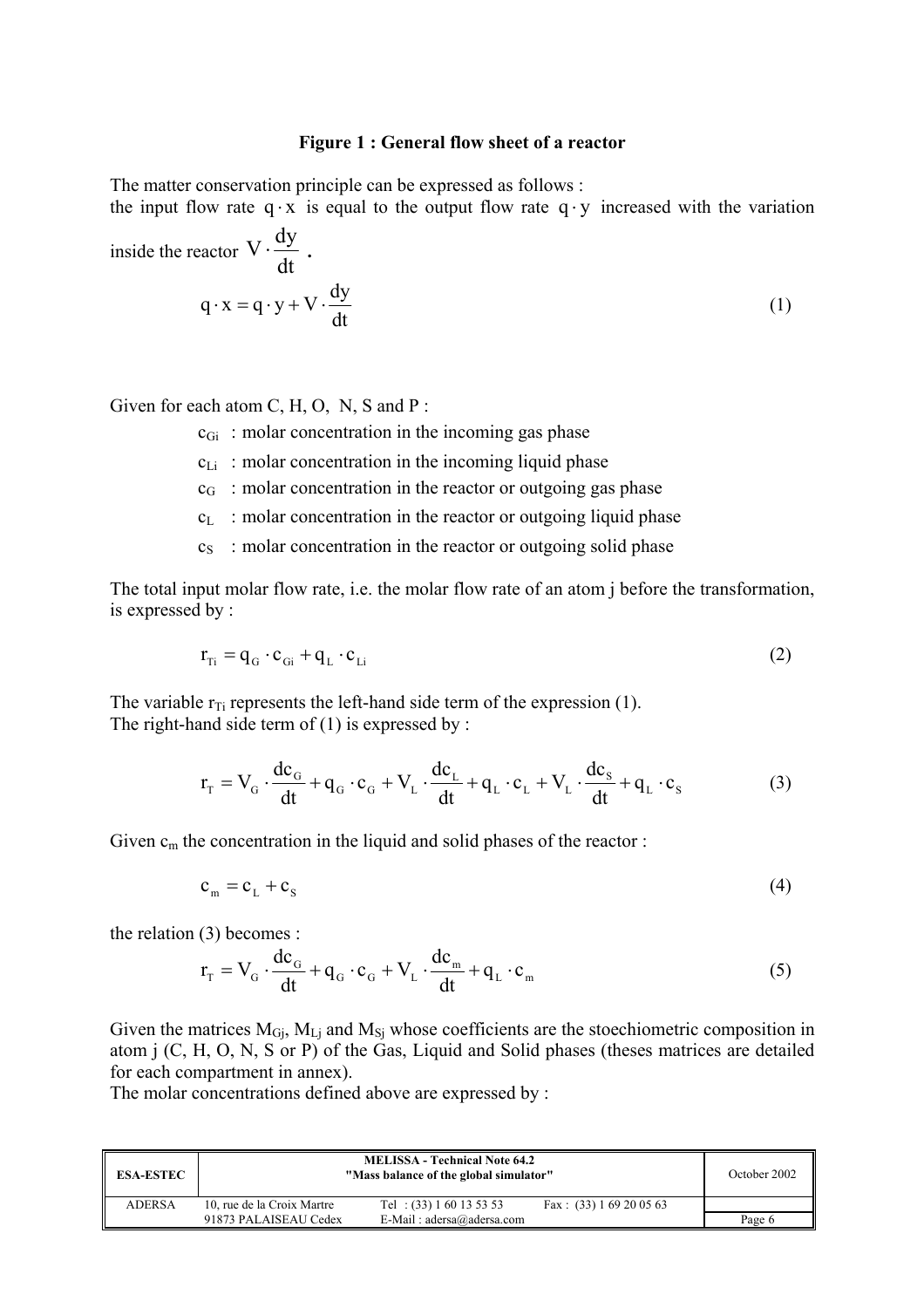$$
c_{Gij} = d_G \cdot M_{Gj}
$$
  
\n
$$
c_{Lij} = d_L \cdot M_{Lj}
$$
  
\n
$$
c_{Gj} = a \cdot M_{Gj}
$$
  
\n
$$
c_{Lj} = b \cdot M_{Lj}
$$
  
\n
$$
c_{Sj} = b_S \cdot M_{Sj}
$$
\n(6)

where :

- $d_G$  and  $d_L$  are general notation of the molar concentrations of the different phases Gas and Liquid of the incoming flow;
- a, b and  $b_s$  are the molar concentrations of the different phases Gas, Liquid and Solid of the output flow.

In this system (6),  $d_G$ ,  $d_L$ , a, b and b<sub>S</sub> are row vectors (depending on time) and  $M_i$  are column vectors for atom j.

Checking the mass balance consists in checking the relation (1), equivalent to :

 $r_{\rm Ti} = r_{\rm T}$  (7)

And, if the incoming flow rate is not zero, the relative distance is expressed by :

$$
\delta = \frac{\mathbf{r}_{\rm T} - \mathbf{r}_{\rm Ti}}{\mathbf{r}_{\rm Ti}}\tag{8}
$$

These 3 variables ( $r_{Ti}$ ,  $r_{T}$  and  $\delta$ ) are traced in every simulation in order to reveal the existence of a bug in the software.

#### *2.2. Modelling the production or consumption of water*

As the variations of water as product or substrate of the chemical reactions are small compared to the water of the reactional medium, there is no risk that water may interfere in the reactions. So there is no need to take the water concentration in the equations describing the process.

The variations of water implied by the chemical reactions are simply computed in stoechiometric proportion of the variations of biomass (for compartments Rhodo, Nitri, Spiru and HPC) and of urea and faeces (for the Liquefying compartment).

| <b>ESA-ESTEC</b> |                            | <b>MELISSA - Technical Note 64.2</b><br>"Mass balance of the global simulator" |                           | October 2002 |
|------------------|----------------------------|--------------------------------------------------------------------------------|---------------------------|--------------|
| <b>ADERSA</b>    | 10, rue de la Croix Martre | Tel : $(33) 1 60 13 53 53$                                                     | Fax: $(33) 1 69 20 05 63$ |              |
|                  | 91873 PALAISEAU Cedex      | E-Mail: $adersa@adersa.com$                                                    |                           | Page 7       |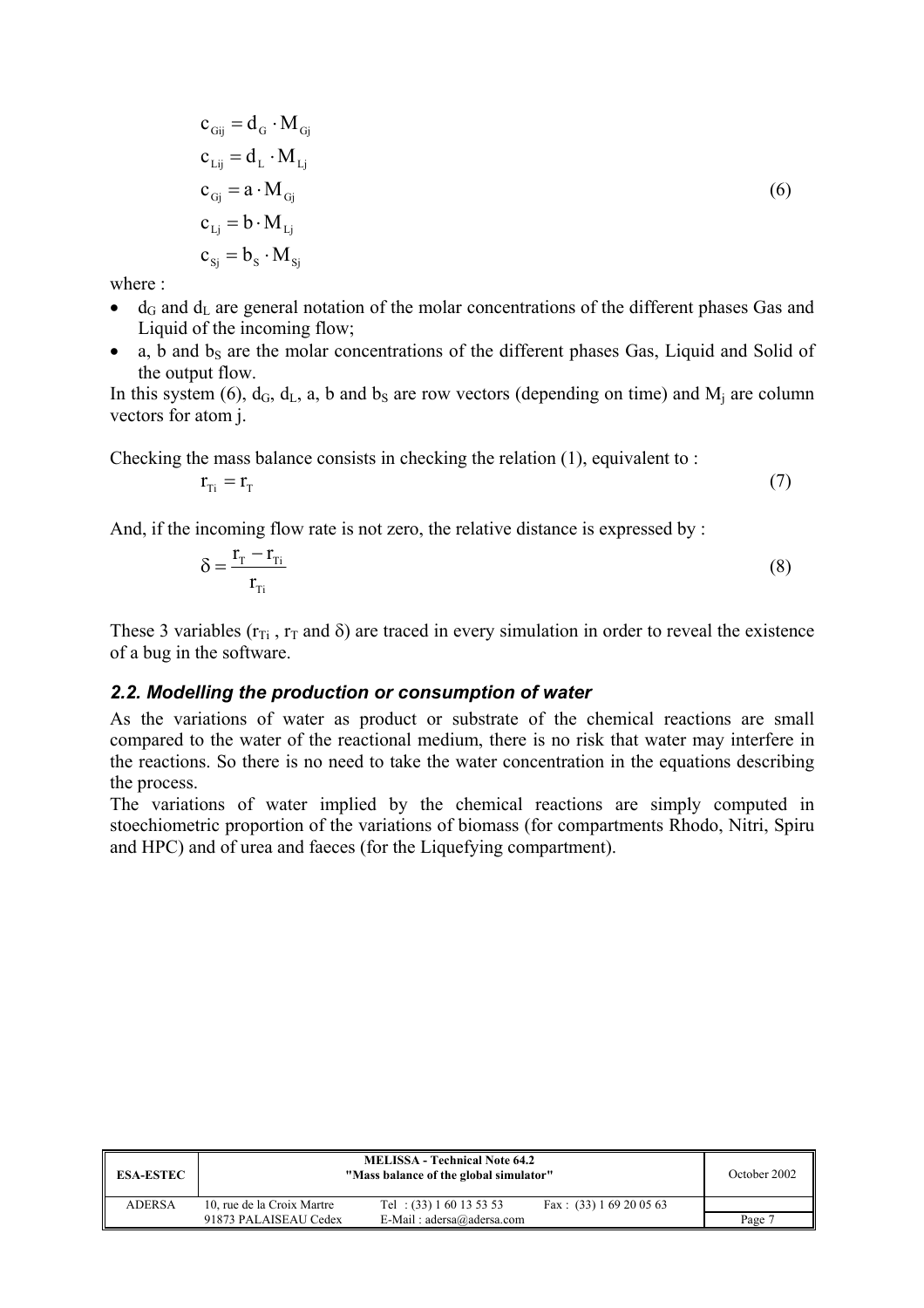# **3. EXAMPLES**

### *3.1. Dynamic behaviour of the 3 connected compartments 2, 3 and 4a*

The simulator of these 3 compartments has already been described in TN54.2 and is recalled in the figure 2.



**Figure 2 : Simulator of the 3 connected compartments** 

The conditions of the simulation are the same as in TN54.2 . The test consisted of a light flux step at Rhodo compartment at time 20 h. Only the 100 first hours are plotted in order to zoom in the transient behaviour. In TN 54.2, the mass balance was checked for the atoms C, N, S and P only. The present aim is to show the extension of the mass balance checking to the atoms H and O for each of the compartments (figures 3 to 5).

The following figures 3 to 5, related to the compartments Rhodo, Nitri and Spiru respectively, show that the mass balance is checked for all these 6 atoms within a relative error tolerance of less than  $10^{-4}$ , even during the transient where approximations on time constants could have imbalanced matter transformation.

| <b>ESA-ESTEC</b> |                            | <b>MELISSA - Technical Note 64.2</b><br>"Mass balance of the global simulator" |                           | October 2002 |
|------------------|----------------------------|--------------------------------------------------------------------------------|---------------------------|--------------|
| <b>ADERSA</b>    | 10, rue de la Croix Martre | Tel: $(33) 1 60 13 53 53$                                                      | Fax: $(33) 1 69 20 05 63$ |              |
|                  | 91873 PALAISEAU Cedex      | E-Mail: $adersa@adersa.com$                                                    |                           | Page 8       |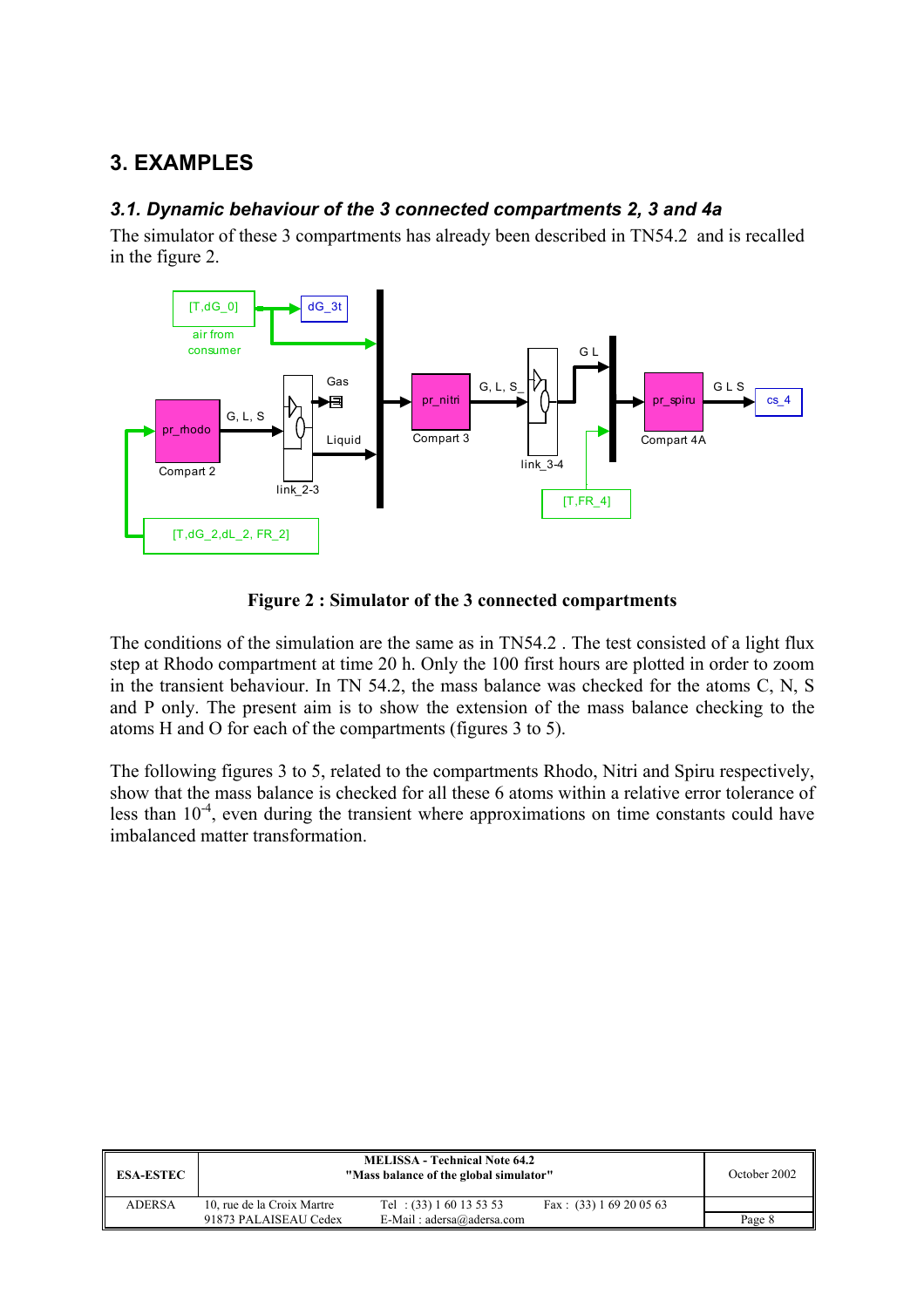

**Figure 3 : Mass Balance (atoms C H O N S P) in Rhodo**  The variables  $r_{Ti}$  and  $r_T$  of relation (7) are shown in the left-hand side column of figure **(blue and green lines respectively). The relative distance** δ **of relation (8) is lower than 10-4 for each atom C H O N S and P (right hand side column of figure).** 

| <b>ESA-ESTEC</b> |                            | <b>MELISSA - Technical Note 64.2</b><br>"Mass balance of the global simulator" |                           | October 2002 |
|------------------|----------------------------|--------------------------------------------------------------------------------|---------------------------|--------------|
| <b>ADERSA</b>    | 10, rue de la Croix Martre | Tel: $(33) 1 60 13 53 53$                                                      | Fax: $(33) 1 69 20 05 63$ |              |
|                  | 91873 PALAISEAU Cedex      | E-Mail: $adersa@adersa.com$                                                    |                           | Page 9       |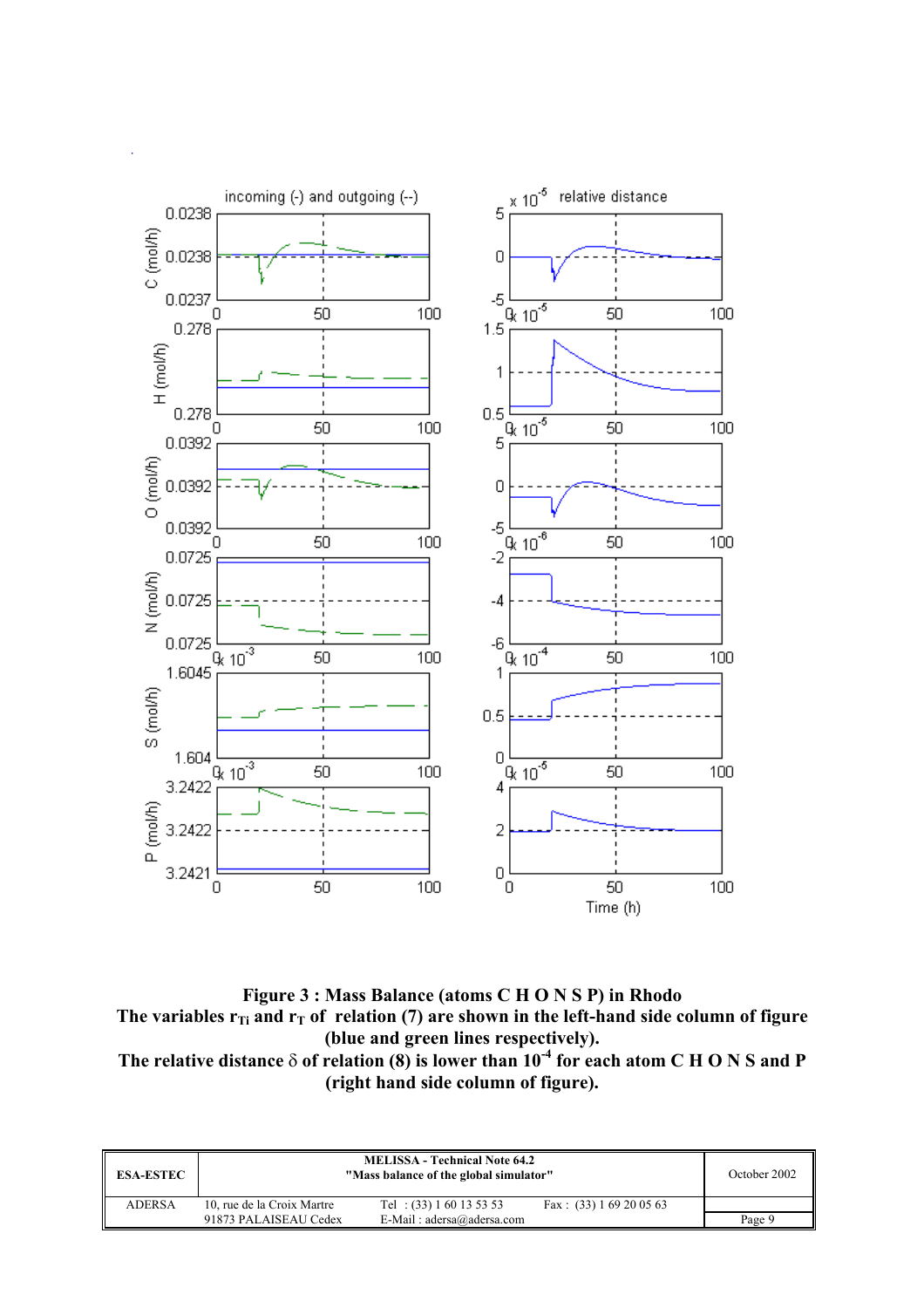

**Figure 4 : Mass Balance (atoms C H O N S P) in Nitri**  The variables  $r_{Ti}$  and  $r_{T}$  of relation (7) are shown in the left-hand side column of figure **(blue and green lines respectively). The relative distance** δ **of relation (8) is lower than 10-4 for each atom C H O N S and P (right hand side column of figure).** 

| <b>ESA-ESTEC</b> |                            | <b>MELISSA - Technical Note 64.2</b><br>"Mass balance of the global simulator" |                           | October 2002 |
|------------------|----------------------------|--------------------------------------------------------------------------------|---------------------------|--------------|
| <b>ADERSA</b>    | 10, rue de la Croix Martre | Tel : $(33) 1 60 13 53 53$                                                     | Fax: $(33) 1 69 20 05 63$ |              |
|                  | 91873 PALAISEAU Cedex      | E-Mail: $adersa@adersa.com$                                                    |                           | Page 10      |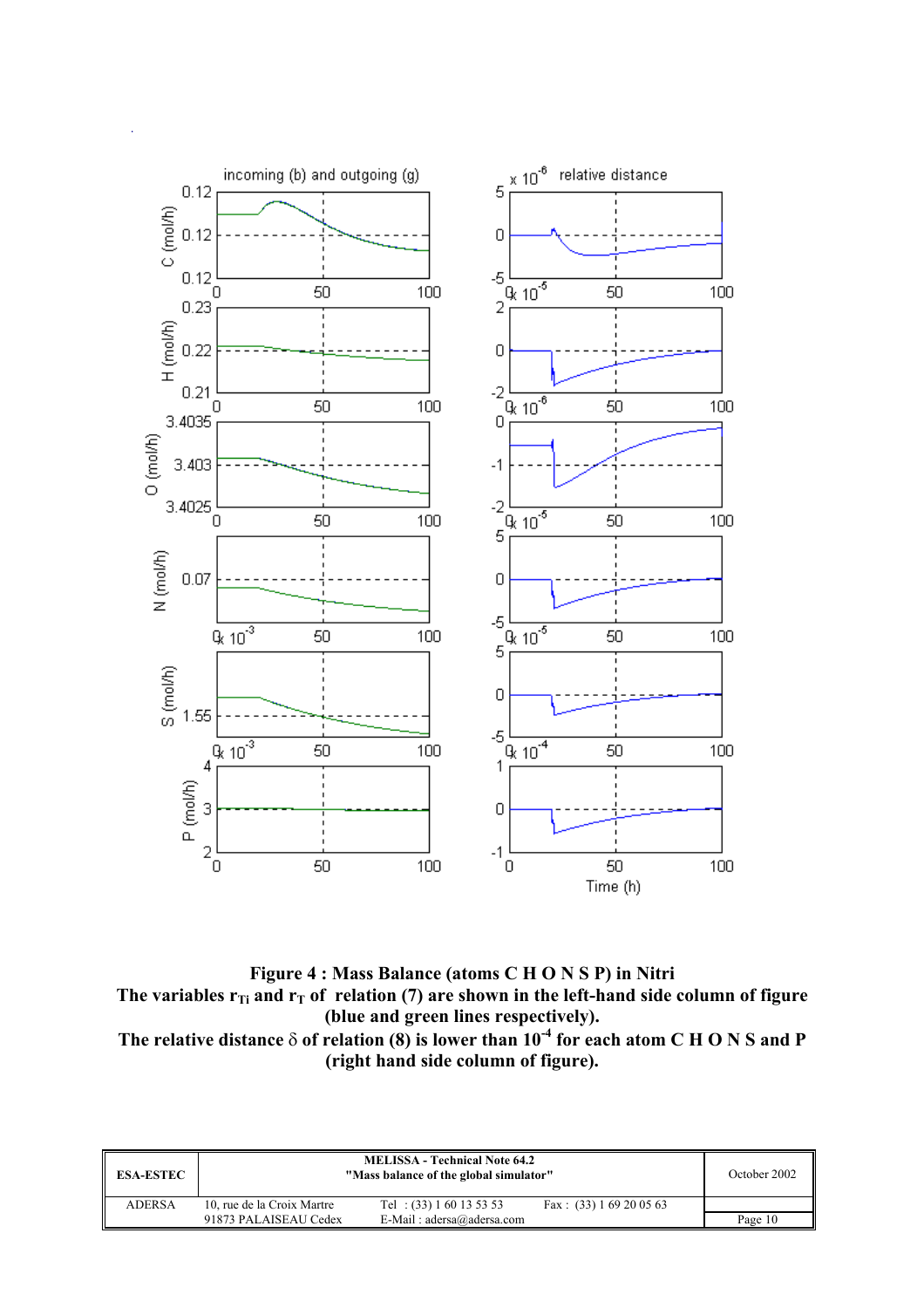

**Figure 5 : Mass Balance (atoms C H O N S P) in Spiru**  The variables  $r_{Ti}$  and  $r_T$  of relation (7) are shown in the left-hand side column of figure **(blue and green lines respectively). The relative distance** δ **of relation (8) is lower than 10-6 for each atom C H O N S and P (right hand side column of figure).** 

| <b>ESA-ESTEC</b> |                            | <b>MELISSA - Technical Note 64.2</b><br>"Mass balance of the global simulator" |                           | October 2002 |
|------------------|----------------------------|--------------------------------------------------------------------------------|---------------------------|--------------|
| <b>ADERSA</b>    | 10, rue de la Croix Martre | Tel : $(33) 1 60 13 53 53$                                                     | Fax: $(33) 1 69 20 05 63$ |              |
|                  | 91873 PALAISEAU Cedex      | E-Mail: $adersa@adersa.com$                                                    |                           | Page 11      |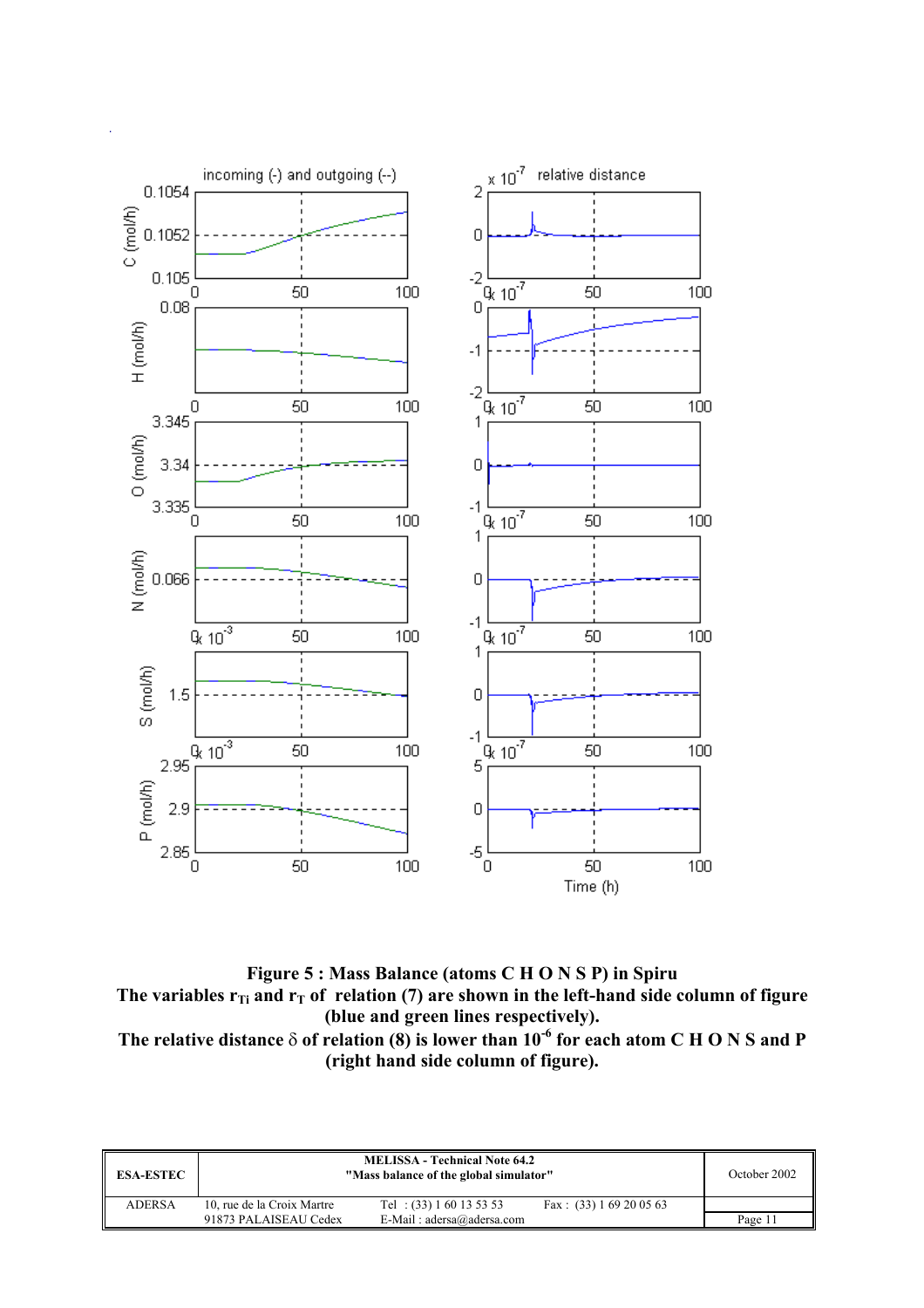#### *3.2. Global simulator*

The global simulator, in its steady state behaviour, has already been described in TN54.4 and is recalled in figure 6. It has been modified here in order to take into account the production of butyric acid in the Liquefying compartment.

In TN 54.4, butyric acid was supposed to be transformed into acetic acid (R1) before entering Rhodo, because the transformation of butyric acid inside Rhodo was not modelled yet by LGCB. That fictitious reaction :

$$
C_4H_8O_2 + O_2 \rightarrow 2 C_2H_4O_2 \tag{R1}
$$

was criticizable because, even if the mass balance was respected, it was too far from physical phenomenon.

So, in the present study, the model of Rhodo is modified in order to degrade butyric acid according to the stoechiometry of TN 39.1 by LGCB (R2) and assuming that the light law is the same as for acetic acid (assumption by ADERSA which will be cancelled as soon as the modelling of transformation of butyric acid is done by LGCB) :

$$
\begin{aligned} \n\overline{C}_4 H_8 O_2 + 0.9689 \text{ NH}_3 + 0.0704 \text{ H}_3 \text{PO}_4 + 0.0156 \text{ H}_2 \text{SO}_4 + 0.6261 \text{ CO}_2 & \rightarrow 4.6261 \text{ CH}_{1.5951} O_{0.3699} N_{0.2094} S_{0.0034} P_{0.0152} + 1.8850 \text{ H}_2 \text{SO}_4 \n\end{aligned} \tag{R2}
$$

This second approach, if not completely satisfactory, is more rigorous.

The results of 2 examples of closing the MELISSA loop, previously described in TN 54.4, are presented in the following tables 1 and 2. They show that the mass transformation is balanced within a relative error tolerance lower than 4  $10^{-4}$ .

#### **Example 1 : closing**  $O_2$  **and**  $NH_3/NO_3$  **:**

| input rate (mol/h)  | 3.7425e-001 | 5.7502E-001 | 9.9841e-001 | 1.6825e-002 | 1.7711e-003 | 3.3555e-004 |
|---------------------|-------------|-------------|-------------|-------------|-------------|-------------|
| output rate (mol/h) | 3.7425e-001 | 5.7500e-001 | 9.9838e-001 | 1.6830e-002 | 1.7712e-003 | 3.3557e-004 |
| relative distance   | .1192e-005  | 3.3059e-005 | 2.8329e-005 | 2.9704e-004 | 2.4809e-005 | 3.7238e-005 |

**Table 1 : mass balance of atoms C H O N S and P** 

#### **Example 2 : closing CO<sub>2</sub> and NH<sub>3</sub>/NO<sub>3</sub> :**

| input rate (mol/h)  | 3.5259e-001 | 5.4054E-001 | 9.8650e-001 | 1.3768e-002 | $.6043e-003$ | 2.2547e-004 |  |  |  |
|---------------------|-------------|-------------|-------------|-------------|--------------|-------------|--|--|--|
| output rate (mol/h) | 3.5258e-001 | 5.4053e-001 | 9.8647e-001 | 1.3773e-002 | .6043e-003   | 2.2548e-004 |  |  |  |
| relative distance   | .1600e-005  | 2.8526e-005 | 2.6505e-005 | 3.6678e-004 | 2.2389e-005  | 4.4922e-005 |  |  |  |

**Table 2 : mass balance of atoms C H O N S and P** 

| <b>ESA-ESTEC</b> |                            | <b>MELISSA - Technical Note 64.2</b><br>"Mass balance of the global simulator" |                           | October 2002 |
|------------------|----------------------------|--------------------------------------------------------------------------------|---------------------------|--------------|
| <b>ADERSA</b>    | 10, rue de la Croix Martre | Tel: $(33) 1 60 13 53 53$                                                      | Fax: $(33) 1 69 20 05 63$ |              |
|                  | 91873 PALAISEAU Cedex      | E-Mail: $adersa@adersa.com$                                                    |                           | Page 12      |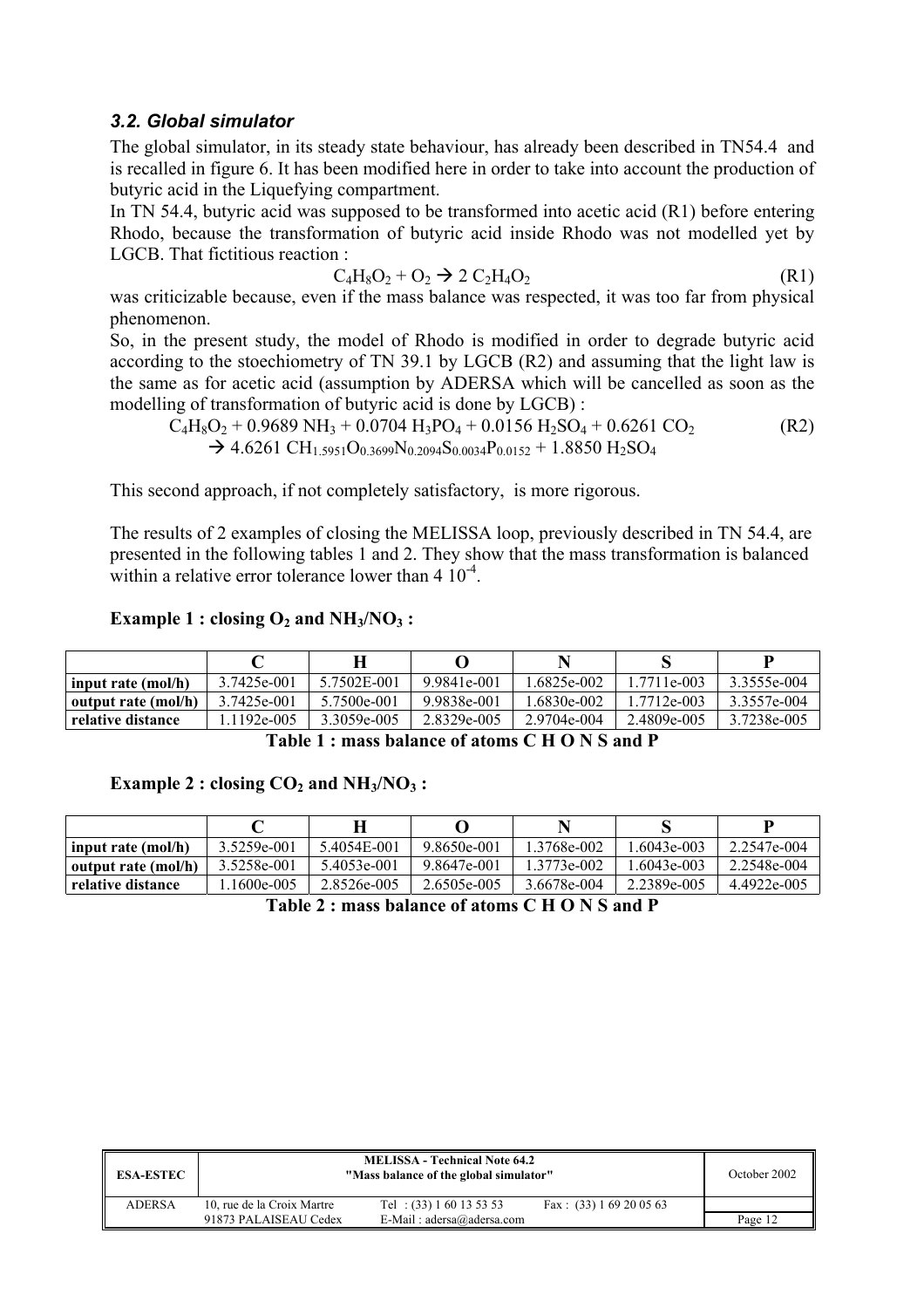

Liquid Recirculation

#### **Figure 6 : Gas and Liquid connections between compartments**

One remembers that the consumption of gaseous  $O_2$  at output of the Liquefying compartment is not physically possible;  *but, in the simulator, it is needed for the transformation of H2 , produced by Lique, into H2O*.

| <b>ESA-ESTEC</b> |                            | <b>MELISSA - Technical Note 64.2</b><br>"Mass balance of the global simulator" |                           | October 2002 |
|------------------|----------------------------|--------------------------------------------------------------------------------|---------------------------|--------------|
| <b>ADERSA</b>    | 10, rue de la Croix Martre | Tel: $(33) 1 60 13 53 53$                                                      | Fax: $(33) 1 69 20 05 63$ |              |
|                  | 91873 PALAISEAU Cedex      | E-Mail: $adersa@adersa.com$                                                    |                           | Page 13      |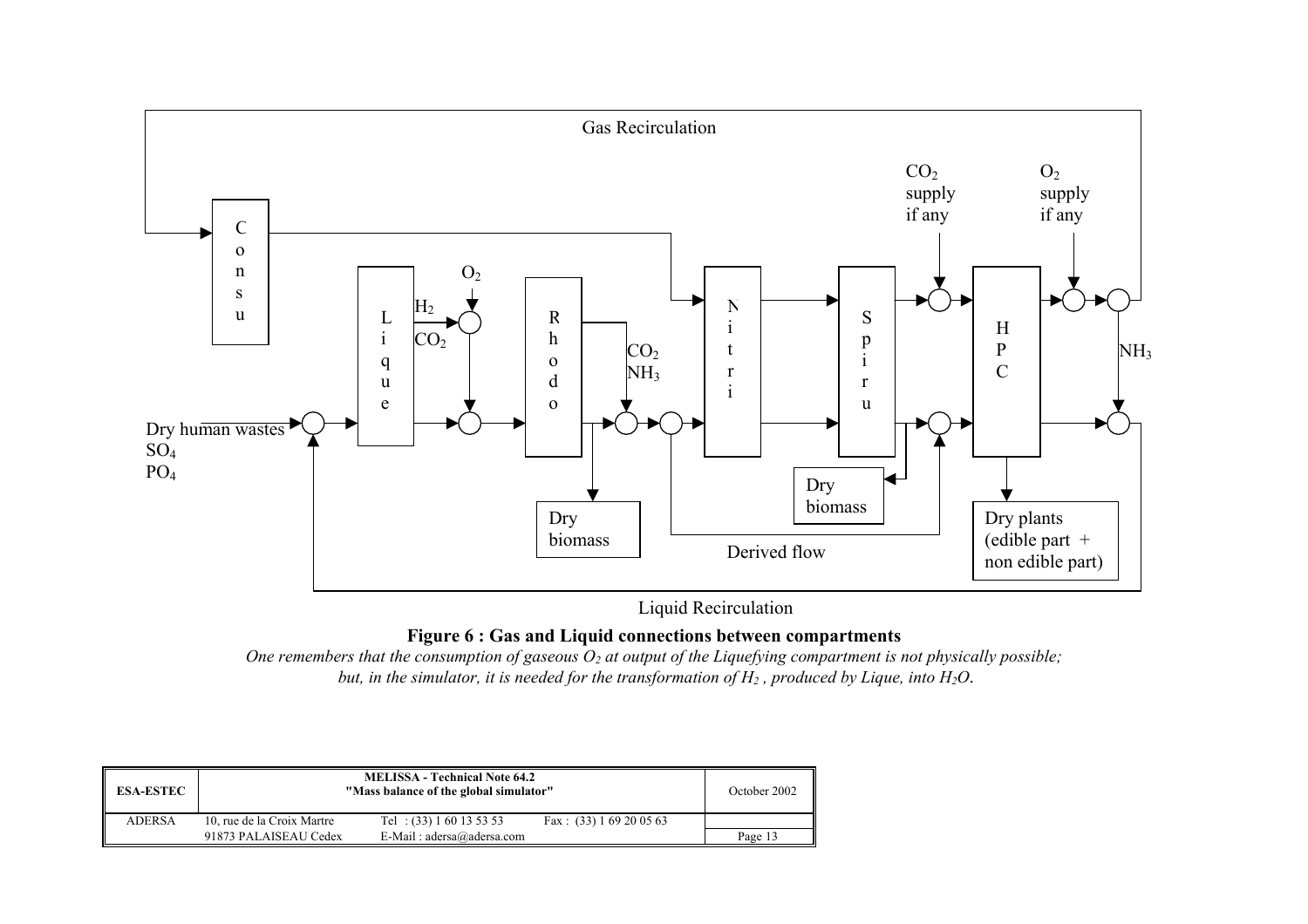### **4. CONCLUSION**

Before this technical note, the simulator of each compartment was equipped with a programme in charge of checking the mass balance of each atom C, N, S and P at any moment in order to reveal the trace of a mistake that be could introduced when the software is modified.

The checking is now extended to atoms H and O, which improves the reliability of simulator.

## **5. REFERENCES**

LECLERCQ J.-J. : "Steady state of the compartments : Rhodobacter, Nitrifying and Spirulina". Contract ESTEC  $n^{\circ}$  12924/98/NL/MV, Contract change notice  $n^{\circ}$  1 of May 1999. March 2001 TN 54.1

LECLERCQ J.-J. : "Overall strategy for the interfacing of the HPC to the MELISSA loop". Contract ESTEC n° 12924/98/NL/MV, Contract change notice n° 2 of May 2000. November 2001. TN 54.4.

POUGHON L. "Towards a dynamic model of the MELISSA loop". ESTEC contract PO 161031, November 1998, TN 39.1.

# **6. ANNEX**

#### *6.1. Stoechiometry matrices of compounds for each compartment*

The matrices  $M_G$ ,  $M_L$  and  $M_S$  (composed of the column vectors  $M_{Gj}$ ,  $M_{Lj}$  and  $M_{Sj}$  of relation (6) ) are designed MSG, MSL and MSS respectively in the following statements of the software.

|  | 6.1.1. Liquefying |
|--|-------------------|
|  |                   |

|                |                    | $\overline{\phantom{a}}$ |     |                                                                       |  |    |                |                               |
|----------------|--------------------|--------------------------|-----|-----------------------------------------------------------------------|--|----|----------------|-------------------------------|
|                |                    |                          |     | % Stoechiometry matrix of the chemical compounds (atoms C H O N S P): |  |    |                |                               |
| % atom : C     |                    | н                        |     |                                                                       |  |    |                |                               |
| $MSC = \Gamma$ |                    |                          |     |                                                                       |  |    |                | $\textdegree$ H2              |
|                |                    |                          |     |                                                                       |  |    | ٠              | $\frac{8}{6}$ CO <sub>2</sub> |
|                |                    |                          |     |                                                                       |  |    | ٠              | $8$ NH3                       |
|                |                    |                          |     |                                                                       |  |    |                | % CH3COOH                     |
|                |                    |                          |     |                                                                       |  |    |                | % C3H7COOH                    |
|                |                    |                          |     |                                                                       |  |    | $\bullet$      | % SO4H2                       |
|                |                    |                          |     |                                                                       |  |    |                | 1: $% PO4H3$                  |
| Scompf $=[1]$  |                    | 1.649                    | .15 | .1055                                                                 |  | ∣; |                | % stoechio                    |
|                | composition faeces |                          |     |                                                                       |  |    |                |                               |
| Scompu $=[1]$  | composition urea   |                          |     |                                                                       |  |    | 01; % stoechio |                               |

#### **6.1.2. Rhodobacter**

|                                         |   |  |   | % Stoechiometry matrix of the chemical compounds (atoms C H O N S P):  |  |                            |
|-----------------------------------------|---|--|---|------------------------------------------------------------------------|--|----------------------------|
| % atom : C                              | н |  | N |                                                                        |  |                            |
| $MSC = \begin{bmatrix} 1 \end{bmatrix}$ |   |  |   |                                                                        |  | % CO2                      |
|                                         |   |  |   |                                                                        |  | 8 NH3                      |
|                                         |   |  |   |                                                                        |  | $:$ $\frac{1}{2}$ CH3COOH  |
|                                         |   |  |   |                                                                        |  | $:$ $\frac{1}{2}$ C3H7COOH |
|                                         |   |  |   |                                                                        |  | $:$ $\frac{8}{2}$ H2SO4    |
|                                         |   |  |   |                                                                        |  | $1:8$ H3PO4                |
|                                         |   |  |   | Scompr= [1 1.5951 0.3699 0.2094 0.0034 0.0152]; % stoechio composition |  |                            |
| biomass Rhodo                           |   |  |   |                                                                        |  |                            |

| <b>ESA-ESTEC</b> |                            | <b>MELISSA - Technical Note 64.2</b><br>"Mass balance of the global simulator" |                           | October 2002 |
|------------------|----------------------------|--------------------------------------------------------------------------------|---------------------------|--------------|
| <b>ADERSA</b>    | 10, rue de la Croix Martre | Tel: $(33) 1 60 13 53 53$                                                      | Fax: $(33) 1 69 20 05 63$ |              |
|                  | 91873 PALAISEAU Cedex      | E-Mail: $adersa@adersa.com$                                                    |                           | Page 14      |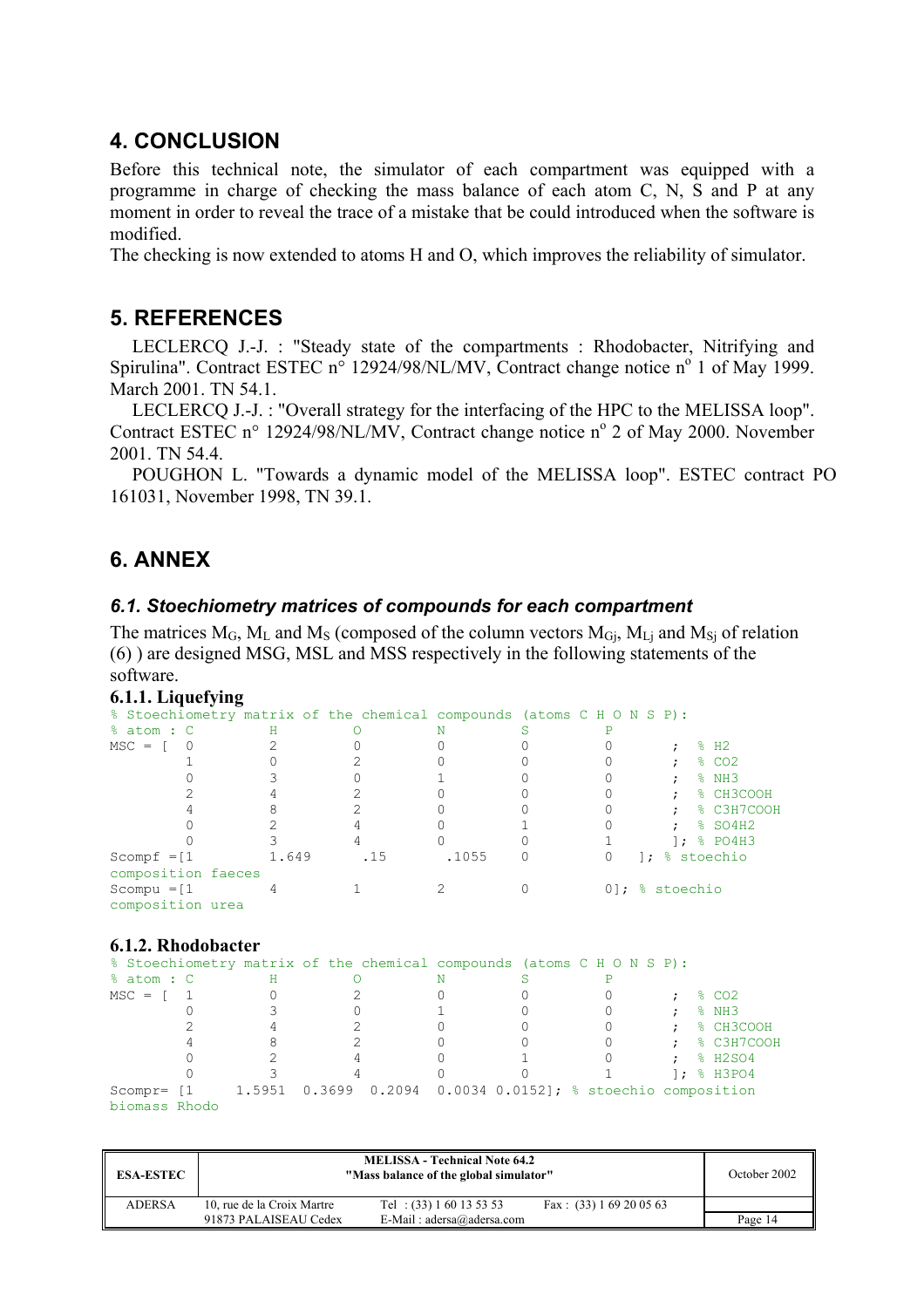```
% Stoechiometry matrices of compounds in Gas Liquid and Solid phases :<br>MSG = MSC(1:NG,:);<br> % CO2 NH3 AcOH BuOH : Gas
                                                 % CO2 NH3 AcOH BuOH : Gas
MSL = MSC;MSL(1:NG, : ) = diag(1+Kdis)*MSL(1:NG, : ); % CO2 NH3 AcOH BuOH : solvated and ionic
forms 
MSS = Scompr ./ (Mbio*ones(size(Matom')));% CHONSP atom/g biomass Rhodo
```
#### **6.1.3. Nitrifying**

|                                         | % Stoechiometry matrix of the chemical compounds (atoms C H O N S P):                                                                                             |   |                                   |                       |                         |
|-----------------------------------------|-------------------------------------------------------------------------------------------------------------------------------------------------------------------|---|-----------------------------------|-----------------------|-------------------------|
| % atom : C                              | H                                                                                                                                                                 | N |                                   |                       |                         |
| $MSC = \begin{bmatrix} 0 \end{bmatrix}$ |                                                                                                                                                                   |   |                                   |                       | ී 02                    |
|                                         |                                                                                                                                                                   |   |                                   | $:$ $\frac{8}{3}$ CO2 |                         |
|                                         |                                                                                                                                                                   |   |                                   | $:$ $\frac{8}{113}$   |                         |
|                                         |                                                                                                                                                                   |   |                                   |                       | $:$ $\frac{8}{8}$ NO2H  |
|                                         |                                                                                                                                                                   |   |                                   |                       | $;$ $\frac{8}{8}$ NO3H  |
|                                         |                                                                                                                                                                   |   |                                   |                       | $:$ $\frac{8}{2}$ PO4H3 |
|                                         |                                                                                                                                                                   |   |                                   |                       | 1: $\frac{1}{6}$ SO4H2  |
| nitri                                   | Scompn = $[1 \t1.6147.3906.1994.0035.0089]$ ; % stoechio composition biomass                                                                                      |   |                                   |                       |                         |
|                                         | % Stoechiometry matrices of compounds in Gas Liquid and Solid phases :                                                                                            |   |                                   |                       |                         |
|                                         | $MSG = MSC(1:NG, :);$ % 02 CO2 NH3 : Gas                                                                                                                          |   |                                   |                       |                         |
| $MSL = MSC:$                            |                                                                                                                                                                   |   |                                   |                       |                         |
| $MSS = [MSS; MSS];$                     | $MSL(1:NG,:) = diag(1+Kdis)*MSL(1:NG,:); % O2 CO2 NH3 : solved and ionic forms$<br>MSS = Scompn ./ (M nitri*ones(size(Matom'))); % CHONSP atom/q biomass Ns or Nb |   | % CHONSP atom/g biomass Ns and Nb |                       |                         |
|                                         |                                                                                                                                                                   |   |                                   |                       |                         |

#### **6.1.4. Spirulina**

|                                         | % Stoechiometry matrix of the chemical compounds (atoms C H O N S P):  |       |      |                |  |                  |                                              |                   |
|-----------------------------------------|------------------------------------------------------------------------|-------|------|----------------|--|------------------|----------------------------------------------|-------------------|
| % atom : C                              |                                                                        | H     |      |                |  |                  |                                              |                   |
| $MSC = \begin{bmatrix} 0 \end{bmatrix}$ |                                                                        |       |      |                |  |                  |                                              | 8 O2              |
|                                         |                                                                        |       |      |                |  |                  |                                              | $\frac{8}{6}$ CO2 |
|                                         |                                                                        |       |      |                |  |                  | $\ddot{ }$                                   | % NO3H            |
|                                         |                                                                        |       |      |                |  |                  | $\mathcal{L}$                                | $$$ SO4H2         |
|                                         |                                                                        |       |      |                |  |                  |                                              | 1: $% PO4H3$      |
| $\approx$                               |                                                                        | Н     |      | N              |  |                  |                                              |                   |
| $Scomp = [1]$                           |                                                                        | 1.566 | .405 |                |  |                  | .1921 .0052 .0063; % stoechio composition XA |                   |
|                                         |                                                                        | 1.65  | .95  | $\overline{0}$ |  |                  | .015 0 ; % stoechio composition EPS          |                   |
|                                         |                                                                        | 1.67  | .71  | $\bigcirc$     |  |                  | .008 0 ]; & stoechio composition G           |                   |
|                                         | % Stoechiometry matrices of compounds in Gas Liquid and Solid phases : |       |      |                |  |                  |                                              |                   |
|                                         | $MSG = MSC(1:NG, :);$                                                  |       |      |                |  | $8.02$ CO2 : Gas |                                              |                   |

```
MSL = MSC;
```
MSL(1:NG,:) = diag(1+Kdis)\*MSL(1:NG,:); % 02 CO2 : solvated and ionic forms MSS = Scomp ./ (Mbio\*ones(size(Matom'))); % CHONSP atom/g biomass XA, EPS, G

#### **6.1.5. HPC**

| % Stoechiometry matrix of the chemical compounds (atoms C H O N S P): |          |                |        |          |   |        |        |    |    |            |                   |
|-----------------------------------------------------------------------|----------|----------------|--------|----------|---|--------|--------|----|----|------------|-------------------|
| % atom : C                                                            |          | н              |        |          | N |        |        |    |    |            |                   |
| $MSC = \Gamma$                                                        | $\Omega$ |                |        |          |   |        |        |    |    |            | 802               |
|                                                                       |          |                |        |          |   |        |        |    |    |            | $\frac{8}{6}$ CO2 |
|                                                                       |          |                |        |          |   |        |        |    |    |            | % NH3             |
|                                                                       |          |                |        |          |   |        |        |    |    |            | % NO3H            |
|                                                                       |          |                |        |          |   |        |        |    |    | $\ddot{ }$ | % SO4H2           |
|                                                                       |          |                |        |          |   |        |        |    |    | $\cdot$    | % PO4H3           |
| % Stoechiometry matrix of composition for 1 mol of dry plant          |          |                |        |          |   |        |        |    |    |            |                   |
| % 1. edible                                                           |          |                |        |          |   |        |        |    |    |            |                   |
| % 1.1. digestible                                                     |          |                |        |          |   |        |        |    |    |            |                   |
| ℅                                                                     | Coeff    | $\overline{c}$ | Н.     | $\Omega$ |   | N      | S      | P  |    |            |                   |
| Scomp $1=$ $\begin{bmatrix} 1 \end{bmatrix}$                          |          |                | 1.7928 | 0.8004   |   | 0.0546 | 0.0005 | 0: |    | % Tomato   |                   |
|                                                                       |          |                | 1.6650 | 0.7546   |   | 0.0257 | 0.0006 | 0: |    | % Rice     |                   |
|                                                                       |          |                | 1.7107 | 0.4464   |   | 0.1348 | 0.0019 | 0: |    | % Lettuce  |                   |
|                                                                       |          |                | 1.6492 | 0.7750   |   | 0.0335 | 0.0006 | 0: |    | % Potato   |                   |
|                                                                       |          |                | 1.6878 | 0.2952   |   | 0.1321 | 0.0035 | 0: | °≈ | Soybean    |                   |

| <b>ESA-ESTEC</b> |                            | <b>MELISSA - Technical Note 64.2</b><br>"Mass balance of the global simulator" |                           | October 2002 |
|------------------|----------------------------|--------------------------------------------------------------------------------|---------------------------|--------------|
| <b>ADERSA</b>    | 10, rue de la Croix Martre | Tel: $(33) 1 60 13 53 53$                                                      | Fax: $(33) 1 69 20 05 63$ |              |
|                  | 91873 PALAISEAU Cedex      | E-Mail: $adersa@adersa.com$                                                    |                           | Page 15      |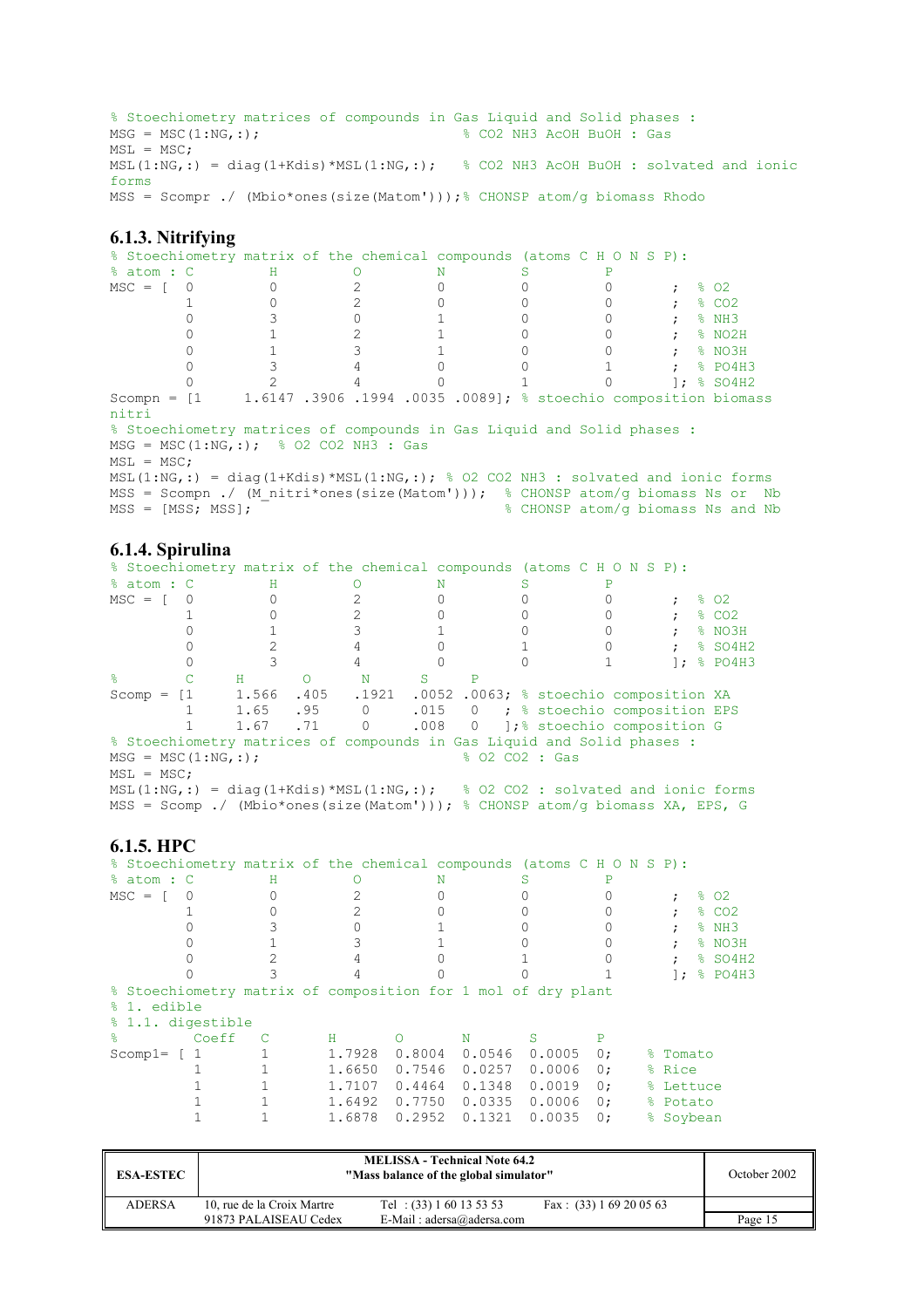|                                                                                             | $\mathbf{1}$ | $\mathbf{1}$   | 1.6406        | 0.2835          | 0.1870         | 0.0088             | $0$ ;                 | % Spinach                                                                   |
|---------------------------------------------------------------------------------------------|--------------|----------------|---------------|-----------------|----------------|--------------------|-----------------------|-----------------------------------------------------------------------------|
|                                                                                             | $\mathbf 1$  | $\mathbf{1}$   | 1.8113        | 0.7510          | 0.0742         | 0.0010             | 0:                    | % Onion                                                                     |
|                                                                                             | $\mathbf{1}$ | $\mathbf{1}$   | 1.6548        | 0.7215          | 0.0430         | 0.0012             | $0 \quad \frac{1}{2}$ | % Wheat                                                                     |
| % 1.2. fibre                                                                                |              |                |               |                 |                |                    |                       |                                                                             |
| ۹È.                                                                                         | Coeff        | $\mathsf{C}$   | H             | $\Omega$        | N              | S                  | $\mathbf{P}$          |                                                                             |
| Scomp2= $[0.4040]$                                                                          |              | $\mathbf{1}$   | 1.6560 0.8280 |                 | $\circ$        | 0                  | 0;                    | % Tomato                                                                    |
|                                                                                             | 0.0335       | $\mathbf{1}$   | 1.6667        | 0.8333          | $\circ$        | 0                  | 0:                    | % Rice                                                                      |
|                                                                                             | 0.5016       | $\overline{1}$ | 1.6537        | 0.8268          | $\overline{0}$ | $\mathbb O$        | $0$ ;                 | % Lettuce                                                                   |
|                                                                                             | 0.1413       | $\overline{1}$ | 1.6513        | 0.8257          | $\overline{0}$ | $\circ$            | $0$ ;                 | % Potato                                                                    |
|                                                                                             | 0.2022       | $\overline{1}$ | 1.6000 0.8000 |                 | $\circ$        | $\circ$            | $0$ ;                 | % Soybean                                                                   |
|                                                                                             | $0.4215$ 1   |                |               | 1.6467 0.8233 0 |                | $\circ$            | 0;                    | % Spinach                                                                   |
|                                                                                             | 0.4183       | 1              | 1.6560        | 0.8280          | $\overline{0}$ | $\mathbf 0$        | $0$ ;                 | % Onion                                                                     |
|                                                                                             | $0.1320$ 1   |                | 1.6667        | 0.83330         |                | $\Omega$           | $0 \quad 1$ ;         | % Wheat                                                                     |
|                                                                                             |              |                |               |                 |                |                    |                       | % 1.3. edible = disgestible + fibre (for 1 mol of dry edible part of plant) |
| inde = $2:7$ ; % indices of atoms CHONSP in 'Scomp1' and 'Scomp2'                           |              |                |               |                 |                |                    |                       |                                                                             |
| Scompe=(Scomp1 $(:, 1)$ *ones(size(inde))).*Scomp1 $(:,$ inde) +                            |              |                |               |                 |                |                    |                       |                                                                             |
| $(Scomp2(:, 1) * ones(size(inde))).*Scomp2(:,inde);$                                        |              |                |               |                 |                |                    |                       |                                                                             |
| % 2. waste                                                                                  |              |                |               |                 |                |                    |                       |                                                                             |
| ۹Ś                                                                                          | Coeff        | $\mathbf C$    | H             | $\Omega$        | N              | S                  | P                     |                                                                             |
| Scomp $1=$ [ 1                                                                              |              | $\mathbf{1}$   | 1.43          | 0.62            | $0.017$ 0.007  |                    | 0;                    | % Tomato                                                                    |
|                                                                                             | $\mathbf{1}$ | $\mathbf{1}$   | 1.43          | 0.62            | $0.017$ 0.007  |                    | $0$ ;                 | % Rice                                                                      |
|                                                                                             | $1\,$        | $\mathbf{1}$   | 1.43          | 0.62            | 0.017          | 0.007              | $0$ ;                 | % Lettuce                                                                   |
|                                                                                             | $1\,$        | $\mathbf{1}$   | 1.43          | 0.62            | 0.017          | 0.007              | $0$ ;                 | % Potato                                                                    |
|                                                                                             | $\mathbf{1}$ | $\mathbf{1}$   | 1.43          | 0.62            | 0.017          | 0.007              | $0$ ;                 | % Soybean                                                                   |
|                                                                                             | $\mathbf{1}$ | $\mathbf{1}$   | 1.43          | 0.62            | 0.017          | 0.007              | 0;                    | % Spinach                                                                   |
|                                                                                             | $\mathbf{1}$ | $\mathbf{1}$   | 1.43          | 0.62            | 0.017          | 0.007              | 0;                    | % Onion                                                                     |
|                                                                                             | $\mathbf{1}$ | $\mathbf{1}$   | 1.43          | 0.62            | 0.017          | 0.007              | $0 \quad 1$ ;         | % Wheat                                                                     |
| Scompw=(Scomp1(:,1)*ones(size(inde))).*Scomp1(:,inde); $\frac{1}{6}$ for 1 mol of dry waste |              |                |               |                 |                |                    |                       |                                                                             |
| part of plant                                                                               |              |                |               |                 |                |                    |                       |                                                                             |
| % Stoechiometry matrices of compounds in Gas Liquid and Solid phases :                      |              |                |               |                 |                |                    |                       |                                                                             |
| $MSG = MSC(1:NG, :);$                                                                       |              |                |               |                 |                | % O2 CO2 NH3 : Gas |                       |                                                                             |
| $MSL = MSC;$                                                                                |              |                |               |                 |                |                    |                       |                                                                             |
| MSL(1:NG,:) = diag(1+Kdis)*MSL(1:NG,:); % 02 CO2 NH3 : solvated and ionic forms             |              |                |               |                 |                |                    |                       |                                                                             |
| MSSe=Scompe ./ (Mbioe*ones(size(Matom')));% CHONSP atom/g dry edible part of plant          |              |                |               |                 |                |                    |                       |                                                                             |
| MSSw=Scompw./ (Mbiow*ones(size(Matom')));% CHONSP atom/q dry waste part of plant            |              |                |               |                 |                |                    |                       |                                                                             |

#### *6.2. Programme of the mass balance checking of the MELISSA loop*

```
%*********************************************************************** 
% Global simulator<br>% Version 1.0
% Version 1.0 September 2002 * 
\sim \star% Models of the MELISSA loop described in TN 64.2 * 
\frac{1}{3}% loop_bal.m Checking the mass balance of the MELISSA loop *
\sim \star%*********************************************************************** 
% If the Workspace is empty, 
% data have to be loaded into the Workspace from the file 'simloop3' or 'simloop4' 
i sauv = 0; % 1 for savingi\bar{f} i sauv, diary results, end
% Flux of H2O as substrate or product of the chemical reaction in each compart 
% Flux > 0 when H2O is production or consumption? by the chemical reaction 
% (= flux inside the reactor) 
dH2O = zeros(1,6); % Compartments 0 to 4B
% 1. Flux of H2O in Consu (compartment 0) 
dH2O(1,1) = 0; % no flux of H2O in Consu (not yet)
% 2. Flux of H2O in Lique (compartment 1)
```

| <b>ESA-ESTEC</b> | "Mass balance of the global simulator" | October 2002                |                           |         |
|------------------|----------------------------------------|-----------------------------|---------------------------|---------|
| <b>ADERSA</b>    | 10, rue de la Croix Martre             | Tel: $(33) 1 60 13 53 53$   | Fax: $(33) 1 69 20 05 63$ |         |
|                  | 91873 PALAISEAU Cedex                  | E-Mail: $adersa@adersa.com$ |                           | Page 16 |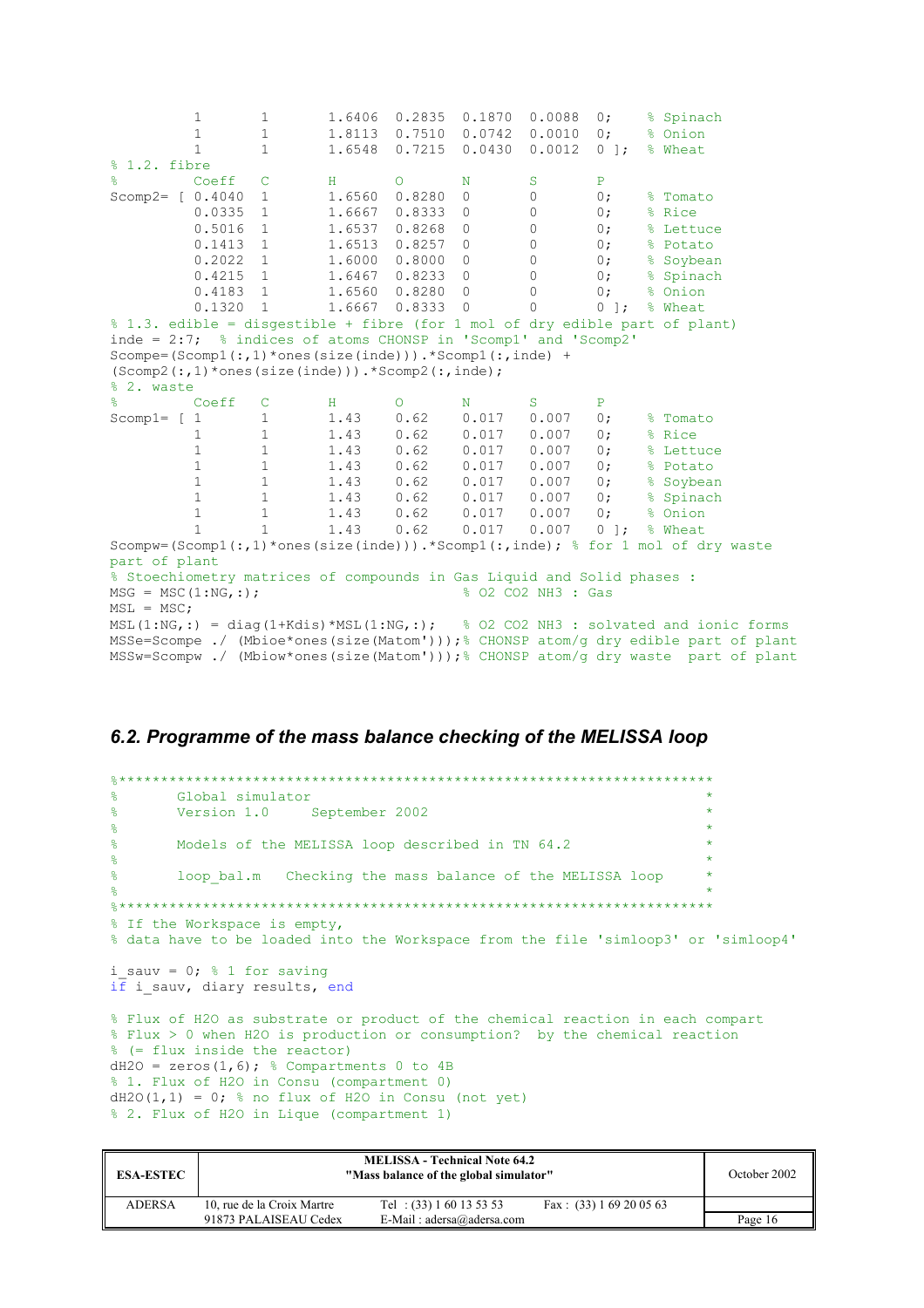```
% 2.1. Init of variables 
Yxf = Yxf 1; Yxf1 = Yxf1 1; Yxu1 = Yxu1 1;
% 2.2. Computation of H2O flux based on consumption rate of faeces and urea 
       Recall : 'Yxf(1)' H2O is produced by combustion of 'Yxf(1)' H2
dH2O(1,2) = nMan*(Faec/abs(Yxf1(2))*(Yxf1(1)+Yxf(1)) + Urea/abs(Yxu1(2))*Yxu1(1));
% 3. Flux of H2O in Rhodo (compartment 2) 
% 3.1. Init of variables 
[m,n] = size(css3);cX_2 = cs_2(m, 2 \overline{*}NG_2 + NL_2 + 1); % conc. of biomass Rhodo at reactor output
% 3.2. Flux of H2O as substrate or product of the chemical reaction 
rAcBu = cs_2(m,NG_2+3) ./ (sum(cs_2(m,NG_2+[3,4])')'); % ratio of AcOH versus
(AcOH+BuOH) 
dH2O(1,3) = Fin 2*cX 2*([rAcBu,(1-rAcBu)]* Yx11 2(1,:)'); % mol/h of H2O
% 4. Flux of H2O in Nitri (compartment 3) 
% 4.1. Init of variables 
[m,n] = size(cs_3);iXNs = iXNs_3; iXNb = iXNb_3; Vg = Vg_3; Vl = Vl_3;
iO2 = iO2 3; iCO2 = iCO2 3; iNH3 = iNH3 3; iNO2 = iNO2 3;KlNs = Kl\overline{Ns} 3; KlNb = KlNb 3; KmNs = KmNs 3; KmNb = KmNb 3;
mumax=mumax_3; maint=maint_3; 
Yx11 = Yx11_3; Ym11 = Ym11_3;MSC1 = MSC1 3;
NG=NG 3; \overline{N}B=NB 3; NS=NS 3;
% 4.2. Computation of H2O flux based on production rates of active biomass Ns and 
Nb 
x = cs 3(m, NG*(NB+2)+1:n)'; % State vector at point m
% Computation of the matrix J (as done in 'pr_nitri' and adapted to H2O) 
[mui,mai,rmul] = irate(x,i02,i02,iNH3,iNO2,KlNs,KlNb,KmNs,KmNb,mumax,maint);dim = 1; % only one compound : H2OJ = zeros(dim*(NB+2),NS*(NB+2));
ind1 = 1:dim;ind2 = 1:NS;for i = 1:NB+2Ji = Yx11(1,:)*diag(mui(:,ii)) + Ym11*diag(mai(:,ii)); % stoechio of H2O
  J(ind1,ind2) = Ji;ind1 = ind1 + dim;ind2 = ind2 + NS;end
Cx = [x(iXNs)'; x(iXNb)']; % (q/l) conc. of active biomass Ns and Nb
Cx = reshape (Cx, NS*(NB+2), 1);
dH2O(1,4) = VI'*J*Cx; % (mol/h) flux of H2O due to the chemical reaction in Nitri
% 5. Flux of H2O in Spiru (compartment 4a) 
% 5.1. Init of variables 
ind = 2*NG 4+NL 4;
cX 4 = [\text{cs}^4(\text{m},\text{ind}+[1,3]), cs 4(\text{m},\text{ind}+2)-cs 4(\text{m},\text{ind}+1)]; % biomass XA EPS G
% 5.2. Flux of H2O as substrate or product of the chemical reaction 
dH2O(1,5) = Fin 4*cX 4*Yx11 4(1,:)'; % (mol/h of H2O)
% 6. Flux of H2O in HPC (compartment 4b) 
dH2O(1,6) = cover p^*(Diete 5*Yx1e1 5(1,:)' + Dietw 5*Yx1w1 5(1,:)');
% Input flow rate (mol/h) of atoms CHONSP 
inmol = zeros(8, 6);\text{inmol}(1,:) = \text{nMan*Face*Scompf}; % faeces
\text{inmol}(2,:) = \text{nMan*Urea*Scompu}; % urea
\text{inmol}(3,:) = nRat*rCO2r*[1 0 2 0 0 0]; % CO2 rejected by rats
\text{inmol}(4,:) = \text{addO2*} [0 0 2 0 0 0]; \text{\$ addition of O2 at HPC output}\text{inmol}(5,:) = \text{addCO2*}[1 \ 0 \ 2 \ 0 \ 0 \ 0]; % addition of CO2 at HPC input
\text{inmol}(6,:) = (-D S)*(0 2 4 0 1 0); % addition of SO4H2
\text{inmol}(7,:) = (-D_P)*(0 \ 3 \ 4 \ 0 \ 0 \ 1]; % addition of PO4H3
inmol(8,:) = (-\text{sum}(dH2O)) * [0 2 1 0 0 0]; % consumption of H2O by the chemical
reactions
```

```
% Computation of production of decayed biomass of Nitri (g/h)
% Recall : at steady state, decay rate = global rate
```

| <b>ESA-ESTEC</b> | "Mass balance of the global simulator" | October 2002                |                           |         |
|------------------|----------------------------------------|-----------------------------|---------------------------|---------|
| <b>ADERSA</b>    | 10, rue de la Croix Martre             | Tel: $(33) 1 60 13 53 53$   | Fax: $(33) 1 69 20 05 63$ |         |
|                  | 91873 PALAISEAU Cedex                  | E-Mail: $adersa@adersa.com$ |                           | Page 17 |